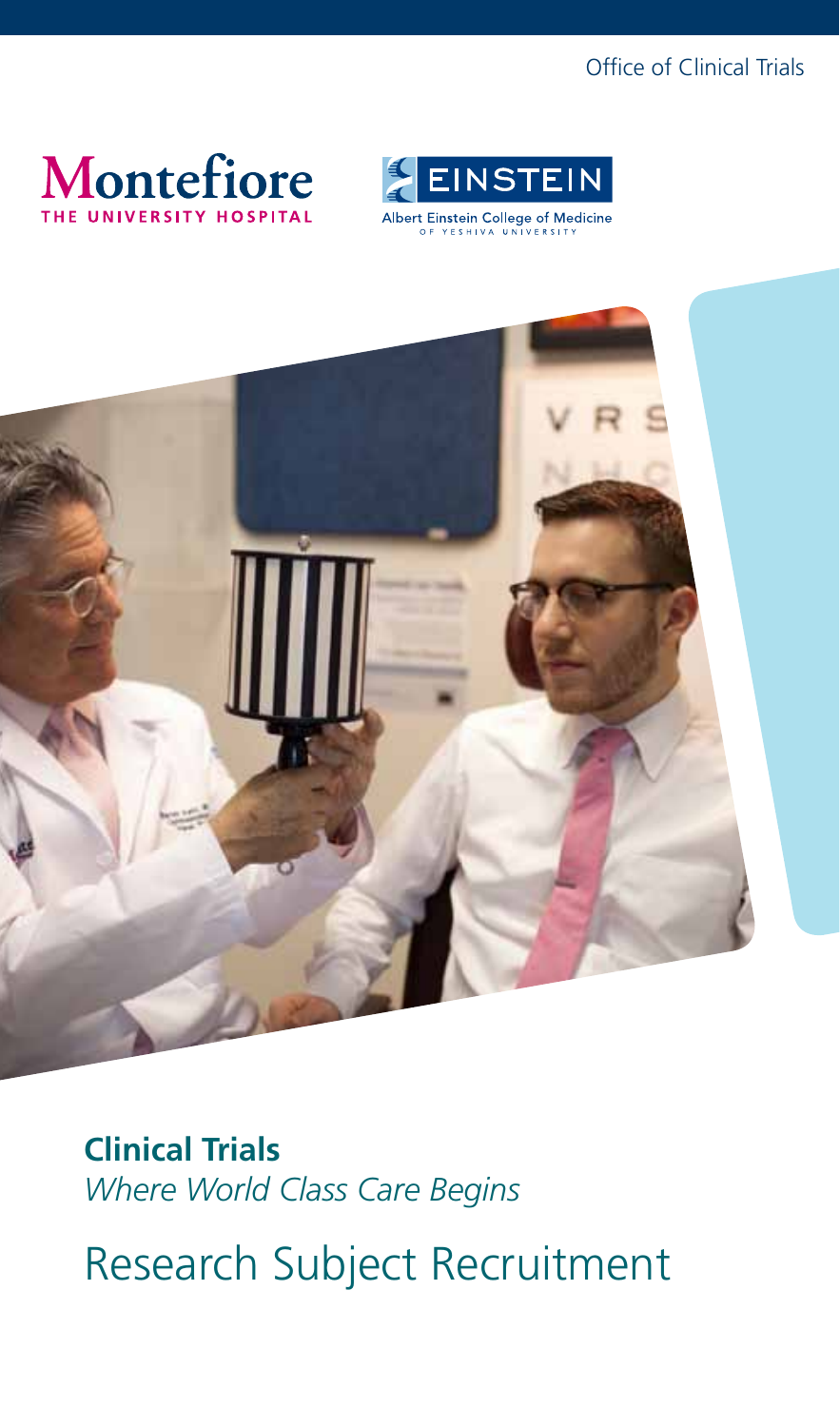# A key to successful recruitment efforts is tapping into diverse resources.

The Office of Clinical Trials (OCT) recognizes that accrual of subjects is vital to the success of any research endeavor; however, this crucial element is often the most elusive. Whether enrollment is stagnant from the outset or suffers inactivity after study initiation, the OCT offers the strategies and support needed to help find and keep subjects in your study. Our recruitment and retention services are designed to assist investigators at all stages of the research process in devising plans for reaching their enrollment targets and in considering which tactics they may employ not just to find patients who meet inclusion criteria but to convert them to active subjects.

Our office is amassing successful recruitment strategies from researchers at Montefiore and the Albert Einstein College of Medicine, as well as from hospitals, universities and research facilities in the New York area and beyond. The result is a succinct amalgamation of approaches that compose the Office of Clinical Trials' POEM Initiative. The **POEM** Initiative stands for **P**rint Media, **O**utreach, **E**lectronic Resources, **M**iscellaneous Strategies and Resources, and this framework offers an informal structure for effecting your overall recruitment plan, which you and your research team should devise in the planning stages of your study (well in advance of your trial activation) and should continue until you have reached your enrollment targets.



## **PRINT MEDIA**  The First Step in Your Recruitment Efforts

#### Trial summary, brochures, flyers and posters (the OCT can provide templates)

In your initial submission to the IRB, plan to include for approval a general write-up of your study with the printed recruitment materials you will use. Flyers, posters and brochures are standard advertisement tools that can be posted in clinics, in patient areas, on the Internet and anywhere you have permission to publicize your trial. The OCT can provide templates for all of these. A brief summary of your study —in which you convey in lay terms the purpose of the study, the inclusion and exclusion criteria, and the general benefits of participating—are versatile and can be used for recruitment via print or electronic media. Because these resources will be viewed by subjects and prospective subjects, they must be IRB-approved.

## Physician "quick reference" guides

Pocket reference guides give basic information about your study, including inclusion and exclusion criteria. Typically provided by your trial's sponsor, these guides should contain a concise summary of your research expressing in lay terms the purpose of the study and the general benefits of participating.

### Letters from PI to clinicians and colleagues

Perhaps your most valuable immediate resources for subject recruitment are referrals from your colleagues, clinicians and fellow members of your department and division. One way to reach out to them is with a letter describing the study and the inclusion and exclusion criteria. You may want to request in the letter that recipients post copies of IRB-approved ads and recruitment materials in their patient areas. Letters from the PI to clinicians and colleagues must be IRB-approved.

## **OUTREACH** Getting Out the Word About Your Study to Others

#### Utilize your immediate resources:

- Colleagues (within and outside Montefiore and Einstein)
- Other physicians in your division and department
- Your residents and fellows
- • Your research team
- Subjects already enrolled in previous studies
- Your sponsor
- Department meetings and Grand Rounds presentations

Make it a habit to announce trials that are currently recruiting at the start of department/division meetings.

#### Post study information in clinics and areas where residents see patients.

A popular recruitment avenue is to post a summary of your clinical trial for clinicians and department residents. Include a brief description of the study, as well as contact information for the study's coordinator and the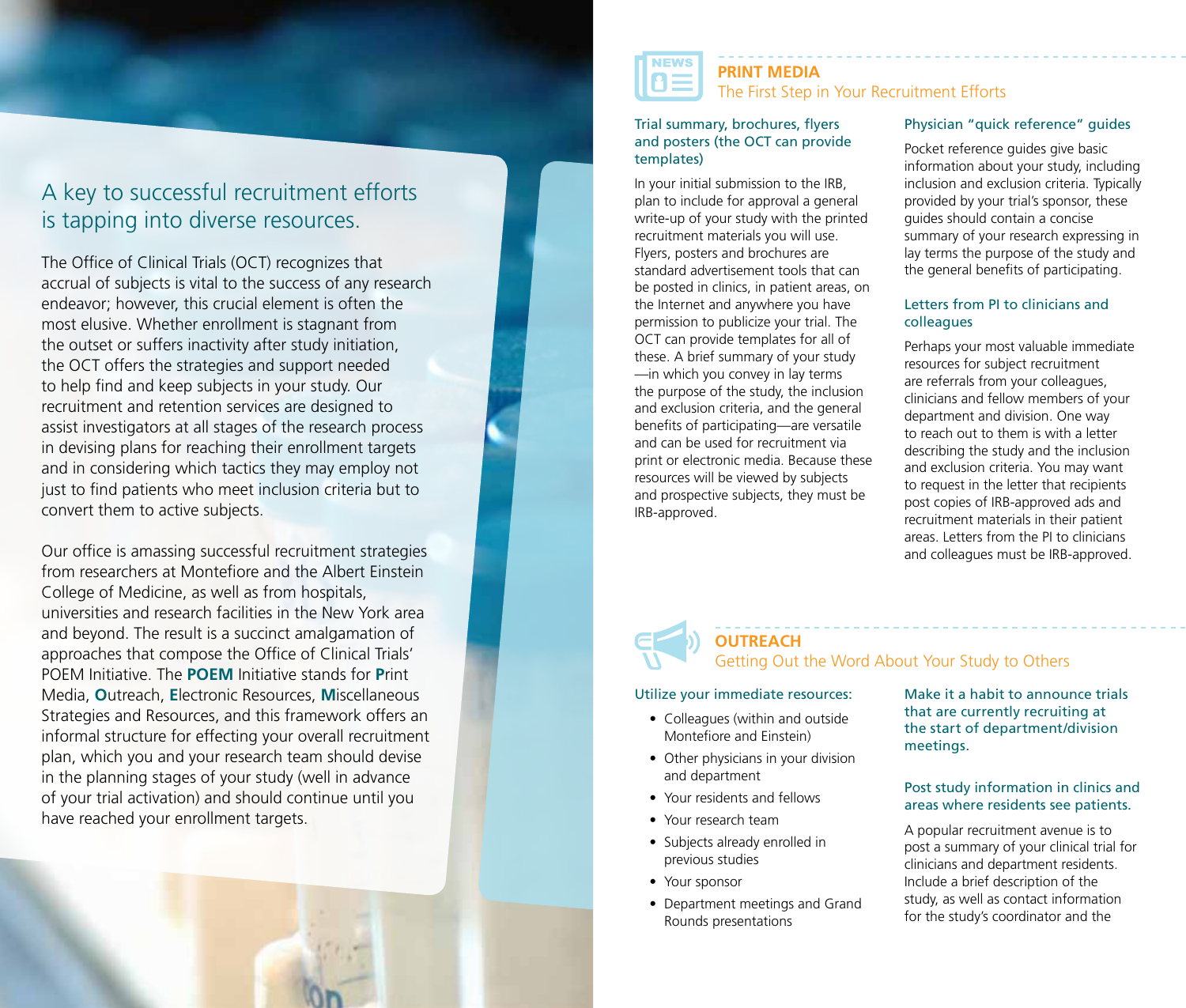most relevant inclusion and exclusion criteria. These posts can be updated and reposted weekly depending on the offices in which you have permission to post them and your target patient populations. Because these postings are for clinician and resident reference only, they will require IRB-approval. However, be sure to keep these posts accurate, concise and eye-catching (e.g., print them on brightly colored paper).

#### Direct recruitment at clinics

The study coordinator, in cooperation with the principal investigator (PI) and/or clinicians associated with the study, may recruit participants from Montefiore Einstein clinics. The coordinator should examine patient charts well in advance of the clinic's patient hours to identify individuals who have the diagnosis of interest and who meet inclusion criteria for the study. Placing notes on each chart or otherwise communicating with the clinician via patient records will indicate to physicians which individuals they should follow up to assess interest and eligibility in the trial. Coordinators should regularly examine clinical schedules to determine when eligible patients are being seen and should confer with clinic staff and their PIs as to how the research team can best conduct recruitment during the clinic's patient hours.

### Montefiore and Einstein events

Search the Montefiore intranet and Einstein website calendar, watch for flyers and postings around campus, and read the Montefiore Update sent electronically every other week to learn about upcoming events at which you could present information about your research. When you attend these events, be sure to have IRB-approved flyers, brochures and study summaries ready to give to prospective participants in your trial.

#### Community events and locations where participants routinely gather

Keep an eye out for events that are taking place in the community around Montefiore and Einstein that your target patient population is likely to attend. Be aware that community centers, support groups, recreation facilities and houses of worship are trusted institutions with whom you may be able to partner to facilitate recruitment. Contact event organizers and leaders of these organizations to see whether you can present your research in an effort to educate the nearby community about your study and what you hope to achieve. When you attend these events, be sure to have IRB-approved flyers, brochures and write-ups to disseminate to prospective participants, making sure to emphasize the risks and benefits of participating and to address the reservations and barriers potential participants may face in volunteering.

Electronic resources for event information include the following:

- Montefiore Update emails
- Montefiore intranet events calendar
- Norwood News (www.norwoodnews.org)
- Bronx Times Events section (www.bronx.com/events.html)
- Bronx Times Events Calendar (www.bxtimes.com/sections/calendar)
- Riverdale Press Events Calendar (www.riverdalepress.com/calendar.html)
- Bronx Penny Pincher Events section (www.bronxpennypincher.com)
- Links to specific Bronx neighborhoods at the Bronx News website (https://sites.google.com/site/bronxnews/homepage)
- American Towns (www.americantowns.com/ny/bronx/events)
- The Bronx Tourism Council (www.ilovethebronx.com)
- Eventbrite (www.eventbrite.com/directory/New+York/Bronx)
- Bronx Mall (www.bronxmall.com/cal)
- • Zvents (www.zvents.com/bronx-ny/events)
- Bronx News Network (www.bronxnewsnetwork.org/p/whats-going-on\_23.html)



## **ELECTRONIC RESOURCES**

Fast and Effective Dissemination of Trial Information

#### Websites for clinical trial posts and recruitment:

#### **CenterWatch**

(*www.centerwatch.com*) CenterWatch hosts one of the largest online databases of clinical trials that are actively seeking patients. You can post IRB-approved ads and descriptions of your studies, which prospective participants may search by medical condition, therapeutic area and location. To post your trial on this site, please send an email to OCT@montefiore.org.

#### **ResearchMatch.org**

(*www.researchmatch.org*) ResearchMatch is an online recruitment resource that is designed to match two groups of people: ResearchMatch Volunteers (individuals who wish to learn about studies in which they may participate) and ResearchMatch Researchers (those who register their studies with the ResearchMatch site). For more information about posting your trial on this site, please send an email to OCT@montefiore.org.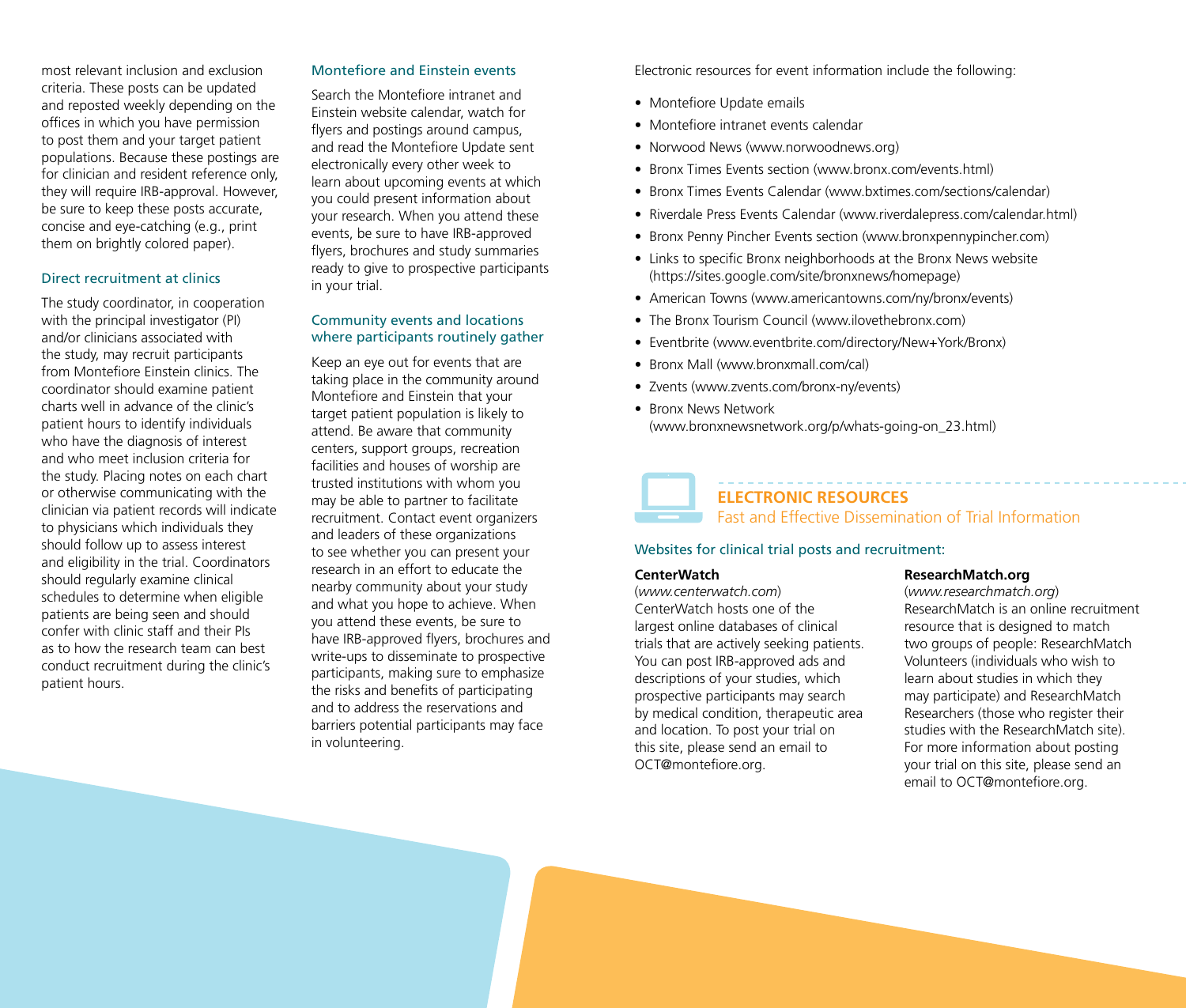#### **ClinicalTrials.gov**

(*www.clinicaltrials.gov*) Established and maintained by the National Institutes of Health (NIH), ClinicalTrials.gov is a registry and searchable database of over 120,000 drug and device clinical trials being conducted worldwide. Investigators may post information about their IRB-approved trials at no cost, and prospective participants can likewise search the database for free. If you would like your protocol to be registered with the NIH and your trial information to appear on ClinicalTrials.gov, please send an email to OCT@montefiore.org.

#### **New York City section of Craigslist.org**

Craigslist is an international website on which individuals can post and respond to classified ads and forums devoted to an array of topics. Divided by city or geographic region, the website offers a free and widely viewed means of bringing IRB-approved advertisements and descriptions of your trial to the attention of potential subjects.

Adding recruitment text to the "Volunteers" subsection of the "Community" area of the site has proved to be a valuable means of bolstering enrollment numbers for many researchers.

#### **Organization websites for target conditions**

Regional and national organizations dedicated to the therapeutic area or patient population of focus in your trial may also be able to provide you with resources for recruitment. The International Obsessive Compulsive Disorder Foundation, for example, devotes a portion of its website to active research advertisement and sends a monthly newsletter in which investigators may place advertisements for their studies. These websites may also feature lists of area treatment providers and support groups you can reach out to for advertisement and referrals. Visit the CenterWatch site for links to these pages based on specific therapeutic areas of interest (www.centerwatch.com/newsresources/general).

## **MISCELLANEOUS STRATEGIES AND RESOURCES**

#### Text-messaging services for subject recruitment and retention

The Office of Clinical Trials is looking into ways to employ text messaging services for subject recruitment and retention. Such a system would allow you to utilize mobile text messaging in conjunction with your existing advertising efforts to identify and screen potential subjects. By placing a numeric code that is specific to your study on your advertisements and recruitment materials approved by the IRB, you may allow any prospective subject who has a mobile phone to answer questions about the basic inclusion and exclusion criteria

for your trial. You can then receive notification of individuals accessing the code and reach out to them, whether shortly after their initial contact or in real time via instant notification. Please send an email to **OCT@montefiore.org** if you are interested in taking advantage of this technology.

#### Direct call campaigns to clinicians, treatment providers and support group leaders for referrals and requests to post advertisements

The contact information for these campaigns can be found through Internet searches of these resources



in your area, from colleagues and fellow clinicians and from exploring the websites for area hospitals and universities.

#### Tracking and metrics from previous trials

For seasoned researchers, a time-tested strategy for knowing where you are going is to thoroughly understand where you've been. By recording the demographics, recruitment sources and progress of subjects from previous trials, researchers can treat recruitment as a science by generating tangible, quantifiable data that can be used to evaluate the effectiveness of recruitment strategies and to uncover participant resources that have yet gone untapped.

#### Newspaper ads

In the Bronx and broader New York area, there is a wealth of newspapers and other media available for advertising your research study. You can find contact information for the most popular local media on the Einstein-Montefiore Institute for Clinical & Translational Research (ICTR) website at www. einstein.yu.edu/centers/ictr/clinical-trials. Advertising prices for newspapers vary by the publication and the size of the

advertisement. However, many papers have "Community Calendar/Events" sections that permit free advertising. Note that any advertisement for publication must first be approved by the IRB.

#### Interviews with the principal investigator or researchers affiliated with the trial

Interviews with the PI or subinvestigators attached to your trial—whether for print or electronic media—are excellent means of reaching diverse subject populations. At Montefiore, work with the Office of Public Relations to contact local news outlets, publications and online resources dedicated to reporting medical or clinical trial developments to gauge their interest in publishing information about your research. Go to http://www. montefiore.org/public-relations or call 718-920-4011. At Einstein, the best way to reach the team is to send an email to sciencenews@einstein.yu.edu. Be sure to check with the sponsor of your trial before initiating any media activity so as to verify that the interview is permissible and what, if any, details about the trial you are authorized to divulge.